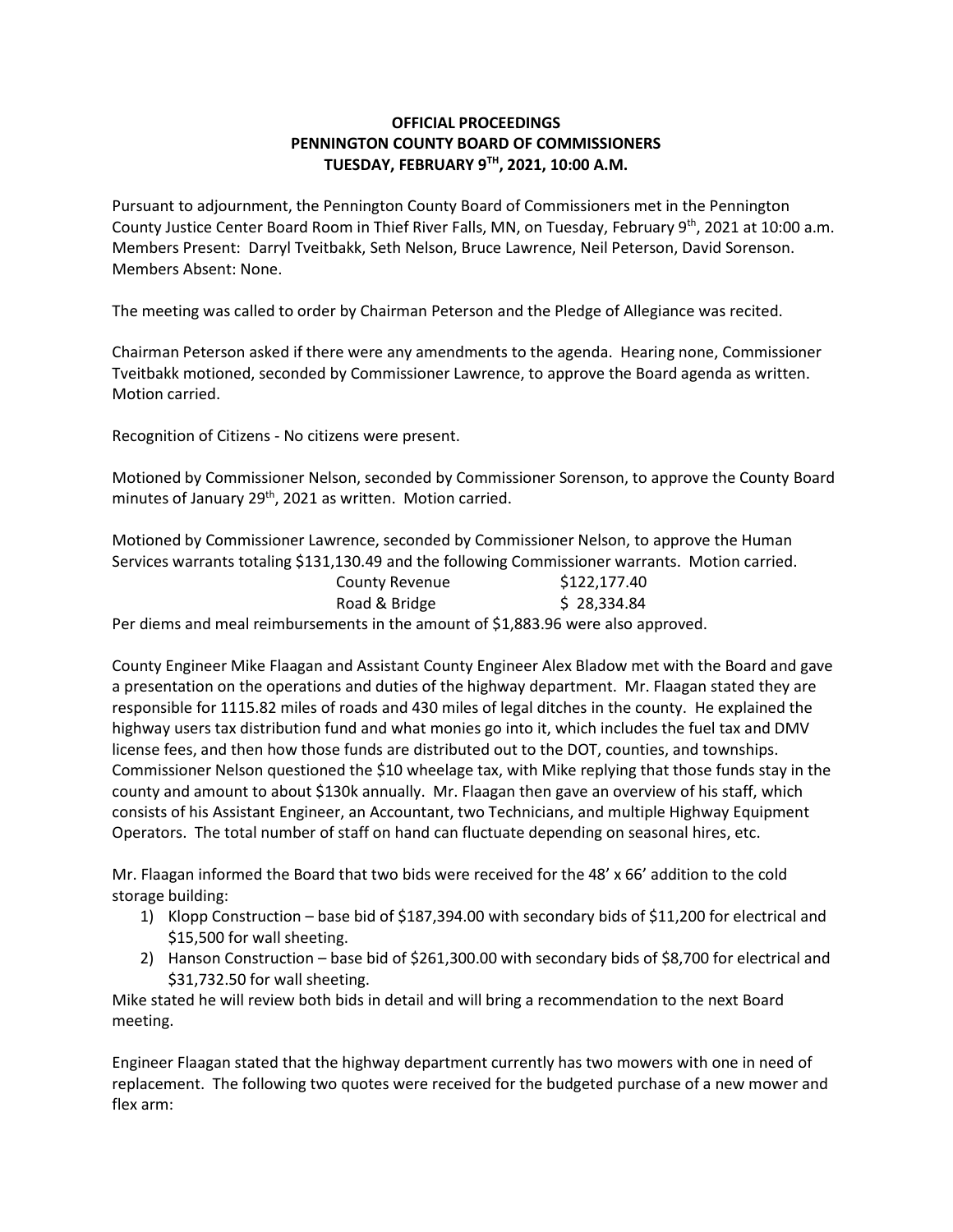Nelson Equipment - \$25,300.00 (mower); \$17,900.00 (flex arm) Titan Machinery - \$28,573.48 (mower); \$20,023.08 (flex arm)

Motioned by Commissioner Lawrence, seconded by Commissioner Sorenson, to authorize the purchase of a mower and flex arm from Nelson Equipment at a total cost of \$43,200. Motion carried.

Mr. Flaagan stated that the lease on a John Deere 772 motor grader is expiring soon. R.D.O. Equipment has provided a quote on another all-wheel drive John Deere 772 at an annual lease cost of \$46,943.99, which includes warranty for the entire 6-year lease. Motioned by Commissioner Lawrence, seconded by Commissioner Tveitbakk, to authorize the lease of a new John Deere 772 all-wheel drive motor grader from R.D.O. Equipment at annual lease cost of \$46,943.99. Motion carried.

Engineer Flaagan discussed the current GPS system used for surveying. He would like to upgrade to a 4G system, which is a budgeted item for 2021. Assistant Engineer Alex Bladow described the advantages of a 4G system and examples of its use in the field. Mike stated that he received a quote of \$33,270.65 from Frontier Precision for a Trimble data collector and a keypad. Motioned by Commissioner Lawrence, seconded by Commissioner Sorenson, to authorize the purchase of a data collector and keypad from Frontier Precision to upgrade the GPS survey system to 4G at the quoted price of \$33,270.65. Motion carried.

Mr. Flaagan discussed a petition received for a partial abandonment of Judicial Ditch #25-3 and said a public hearing must be held prior to the Board taking any action on the petition. Motioned by Commissioner Nelson, seconded by Commissioner Sorenson, to hold a Public Hearing on March 23<sup>rd</sup>, 2021 at 4:30 p.m. in the Justice Center Board Room regarding a petition to abandon a portion of J.D.#25- 3. Motion carried.

Engineer Flaagan discussed an Administrative Penalty Order (A.P.O.) for Dennis McCullough regarding the buffer law. Mr. McCullough has asked the County Board for an extension and also requested an exemption from the MN Board of Water and Soil Resources. It was noted that the B.W.S.R. has denied the exemption request, so the County must either approve an extension or impose a penalty. Motioned by Commissioner Lawrence, seconded by Commissioner Nelson, to approve an extension to the buffer law deadline to June 1<sup>st</sup>, 2021 for Dennis McCullough. Motion carried.

County Sheriff Ray Kuznia met with the County Board and discussed the following personnel items:

Motioned by Commissioner Lawrence, seconded by Commissioner Nelson, to approve the hire of Julie Bolduc as Part-Time Corrections Officer. Motion carried.

Motioned by Commissioner Lawrence, seconded by Commissioner Sorenson, to approve the transfer of Alexander Yorba from Part-Time Corrections Officer to Full-Time Corrections Officer effective February  $10<sup>th</sup>$ , 2021. Motion carried.

Motioned by Commissioner Tveitbakk, seconded by Commissioner Lawrence, to approve the hire of Alex Peterson as Part-Time Corrections Officer. Motion carried.

Sheriff Kuznia discussed a quote by ReadiTech IT Solutions for a new HP ZBook mobile workstation for Dispatch in the amount of \$2,405.00, which includes setup and prep. This is a budgeted replacement item for 2021. Motioned by Commissioner Nelson, seconded by Commissioner Lawrence, to authorize